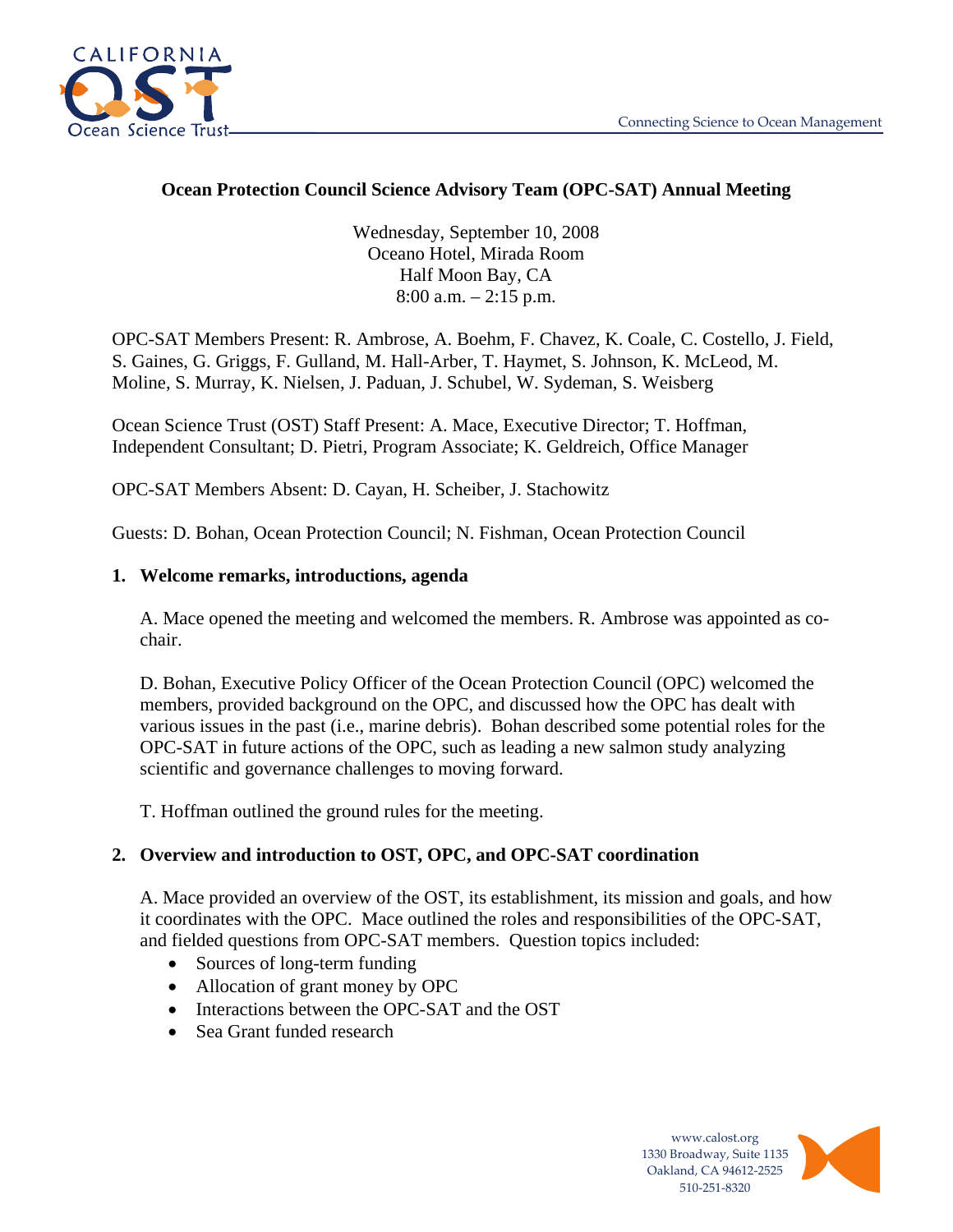### **3. Research Priorities – Overview and question**

A. Mace described the process for developing research priorities, and gave the team an overview of the 2008 issue areas. Mace also described the purpose of the OPC "Focused Research and Outreach Initiative" and how the OPC hopes to use this research. Members asked questions about the research priorities and the number of proposals submitted the previous year. Members provided thoughts and advice on how to make the best use of this research.

#### 4. **Research Priority Issue Areas**

A. Mace introduced the Research Issue Areas, and then the group had an extended conversation on the following five areas:

- Climate Change Topics of discussion included: 1) Predictive capacity, mitigation, and adaptive management; 2) cumulative impacts; 3) interactions between anthropogenic and natural stressors; 4) resilience, vulnerability, and risk management; 5) climate modeling; and 6) ecosystem goods and services.
- Harmful Algal Blooms (HABs) Topics of discussion included: 1) data information and synthesis; 2) HAB drivers; 3) prediction and mitigation; and 4) cumulative impacts.
- Salmon-Ocean Conditions Topics of discussion included: 1) prediction and mitigation; 2) ocean survival; 3) ocean and terrestrial stressors; 4) resilience; 5) uncertainty.
- Land-ocean Interactions Topics of discussion included: 1) water quality indicators; 2) cumulative impacts; 3) land use; and 4) predictive modeling.
- Wave and Tidal Energy: Topics of discussion included: 1) feasibility and coordination; 2) cumulative impacts; and 3) coastal zoning.

The group agreed to continue discussion and refinement of the Research Priorities after the meeting in small working groups for each topic. The following people were chosen as working group leaders:

- Climate Change Dan Cayan
- HABs Francisco Chavez
- Land-Ocean Interactions and Water Quality Steve W.
- Wave and Tidal Energy Kenneth Cole
- Salmon-Ocean conditions John Field and Bill Sydeman

#### **5. Emerging Issues**

A. Mace introduced the Emerging Issues, and explained that the purpose of this session was to brainstorm about Emerging Issues that could be used to inform future OPC actions, research priorities, or meeting themes and panel discussions.